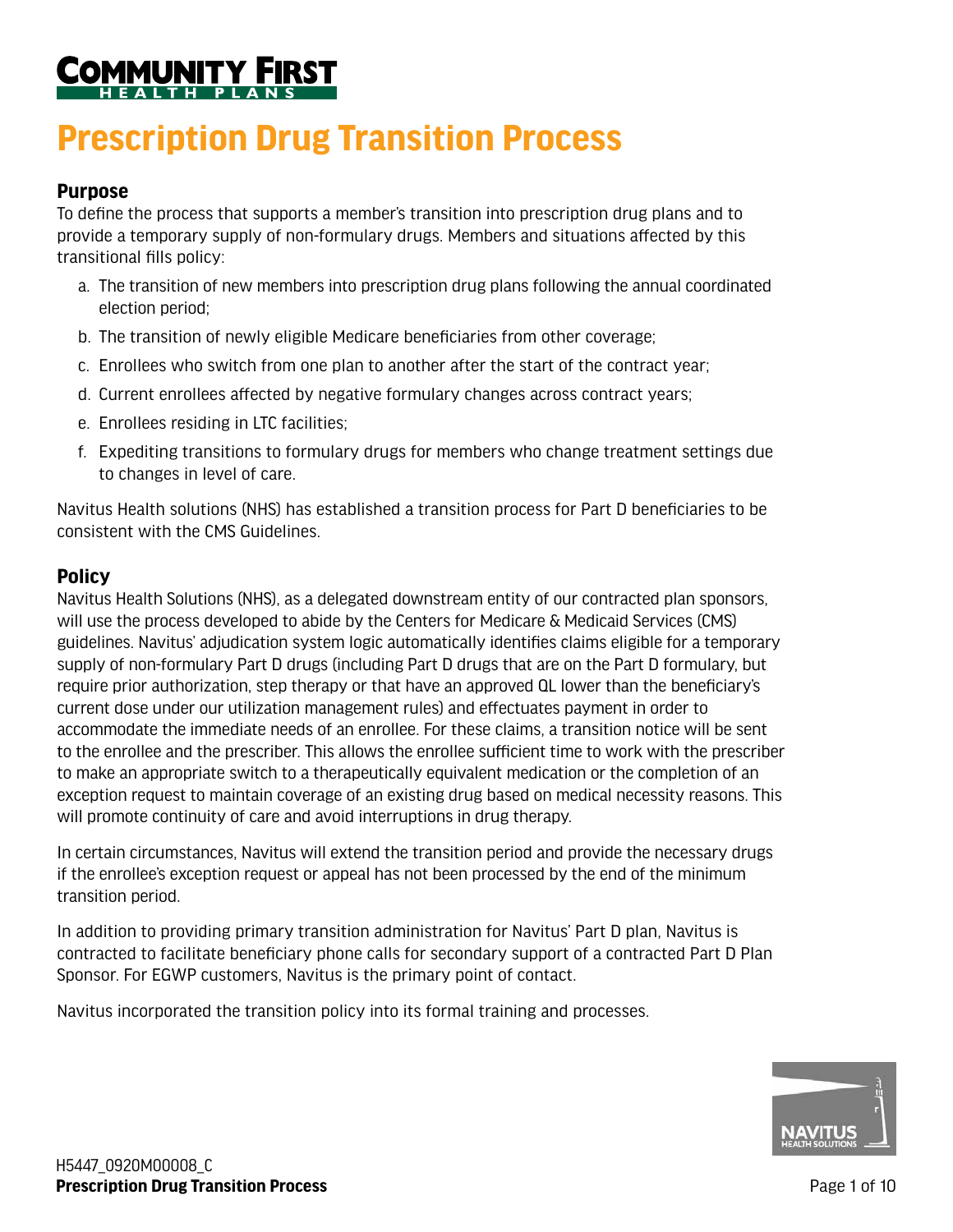# **Transition Implementation Statement**

Navitus Health Solutions (NHS) will ensure beneficiaries in their transition period are provided temporary fills for non-formulary drug(s) (including Part D drugs that are on the formulary but require prior authorization, require step therapy, or that have an approved QL lower than the beneficiary's current dose) during the first 90 days of their benefit period. In certain instances, Navitus applies drug utilization management edits during the beneficiary's transition period. These edits are limited to:

- Edits to help determine Part A or B vs. Part D coverage;
- Edits to prevent coverage of non-Part D drugs (i.e., excluded drugs or formulary drugs being dispensed for an indication that is not medically accepted); and
- Utilization Review Edits to promote safe utilization of a Part D drug (i.e. member-level opioid claim edit, quantity limits based on FDA maximum recommended daily dose, early refill edits)

While Navitus may implement step therapy, prior authorization or quantity limits edits during transition, we only do so if the edits are resolved at the point of sale. Navitus describes the edits, adjudication processes, pharmacy notification processes in section 8 of this policy.

Our adjudication system is set up so that all non-formulary Part D drugs and all drugs requiring utilization management edits will process automatically for a member in their transition period. To accomplish this, the Navitus adjudication system will apply the edits noted above and in Section 8b, and if the claim doesn't meet one of these restrictions, there are no further transition medication edits to be resolved at the point of sale and the claim will process automatically. To meet CMS' intent for messaging to pharmacies for transition fill notices at point of sale, in accordance to Chapter 6 Sec. 30.4.10 and Chapter 14 Sec. 50.5, Navitus has implemented enhanced transition fill messaging functionality in the claims adjudication system. This provides messaging to the submitting pharmacy with notification of a transition fill for the beneficiary.

## **Regulatory/Requirement References**

#### **Med D**

 $\boxtimes$  CMS Med D Prescription Drug Benefit Manual – Chapter 6, Section 30.4

**MMP**

 $\Box$  State Regulatory Guidance  $\boxtimes$  CMS

- $\Box$  HPMS Memo
- $\Box$  Other

## **Definitions:**

| <b>ANOC</b>                                                                  | CMS abbreviation for Annual Notice of Change                                                                                                                                                                                                                                                                                          |
|------------------------------------------------------------------------------|---------------------------------------------------------------------------------------------------------------------------------------------------------------------------------------------------------------------------------------------------------------------------------------------------------------------------------------|
| <b>CMS</b>                                                                   | Center for Medicare and Medicaid Services; government agency charged with<br>overseeing the Medicare Part D program                                                                                                                                                                                                                   |
| <b>NHS Pharmacy and</b><br><b>Therapeutics (P&amp;T)</b><br><b>Committee</b> | An advisory committee, meeting quarterly, that is responsible for reviewing clinical<br>information regarding medications and making formulary recommendations to NHS.<br>The P&T Committee is comprised of primary-care and specialty physicians, as well as<br>pharmacists. The members of the P&T Committee are not NHS employees. |
| <b>PBM</b>                                                                   | <b>Pharmacy Benefits Manager</b>                                                                                                                                                                                                                                                                                                      |
| <b>Plan Sponsor</b>                                                          | Contracted Medicare health plan that sponsors Part C and Part D benefits                                                                                                                                                                                                                                                              |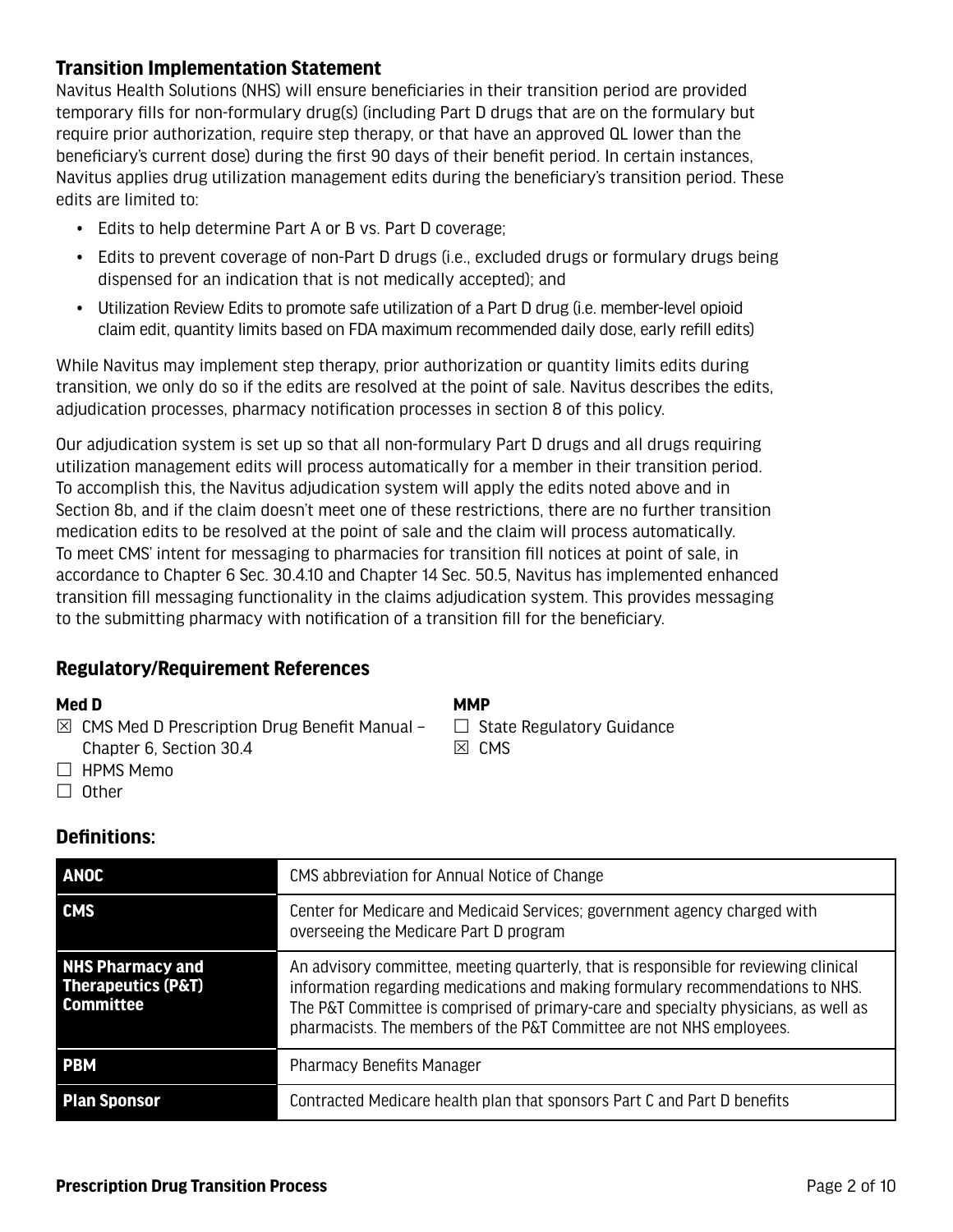# **Area(s) of Responsibility**

Department: Formulary Services Department: Medicare D Operations Department: Medicare D Clinical Programs

# **High Level Procedures**

- 1. Members and situations affected by this transitional fills policy in which Navitus and/or the Plan Sponsor will apply a transition process consistent with 42 CFR §423.120(b)(3) as detailed in the policy below:
	- A. The transition of new enrollees into prescription drug plans following the annual coordinated election period;
	- B. The transition of newly eligible Medicare beneficiaries from other coverage;
	- C. Enrollees who switch from one plan to another after the start of the contract year;
	- D. Current members affected by negative formulary changes across contract years;
	- E. Enrollees residing in LTC facilities;
	- F. Expediting transitions to formulary drugs for members who change treatment settings due to changes in level of care.
- 2. General Guidelines
	- A. Navitus' transition process is applicable to:
		- I. Part D drugs that are not on Part D/Plan Sponsor's Part D formulary
		- II. Part D drugs that are on Part D/Plan Sponsor's Part D formulary but require prior authorization, exceed quantity limits or require step therapy under Navitus'/Plan Sponsors' utilization management rules.
	- B. Navitus ensures that we provide our members, who have used a transition benefit, with the appropriate assistance and information necessary to enable them to better understand the purpose of the transition supply. This includes:
		- I. Analyzing claims data to determine which members require information about their transition supply.
		- II. Contacting those members to ensure they have the necessary information to enable them to switch to a formulary product or, as an alternative, to pursue necessary prior authorizations or formulary exceptions.
			- i. Exception requests are processed consistent with CMS requirements outlined in Parts C & D Enrollee Grievances, Organization/Coverage Determinations, and Appeals Guidance for medical review of non-formulary drug requests and to determine whether to approve or deny the request based on the exception criteria established.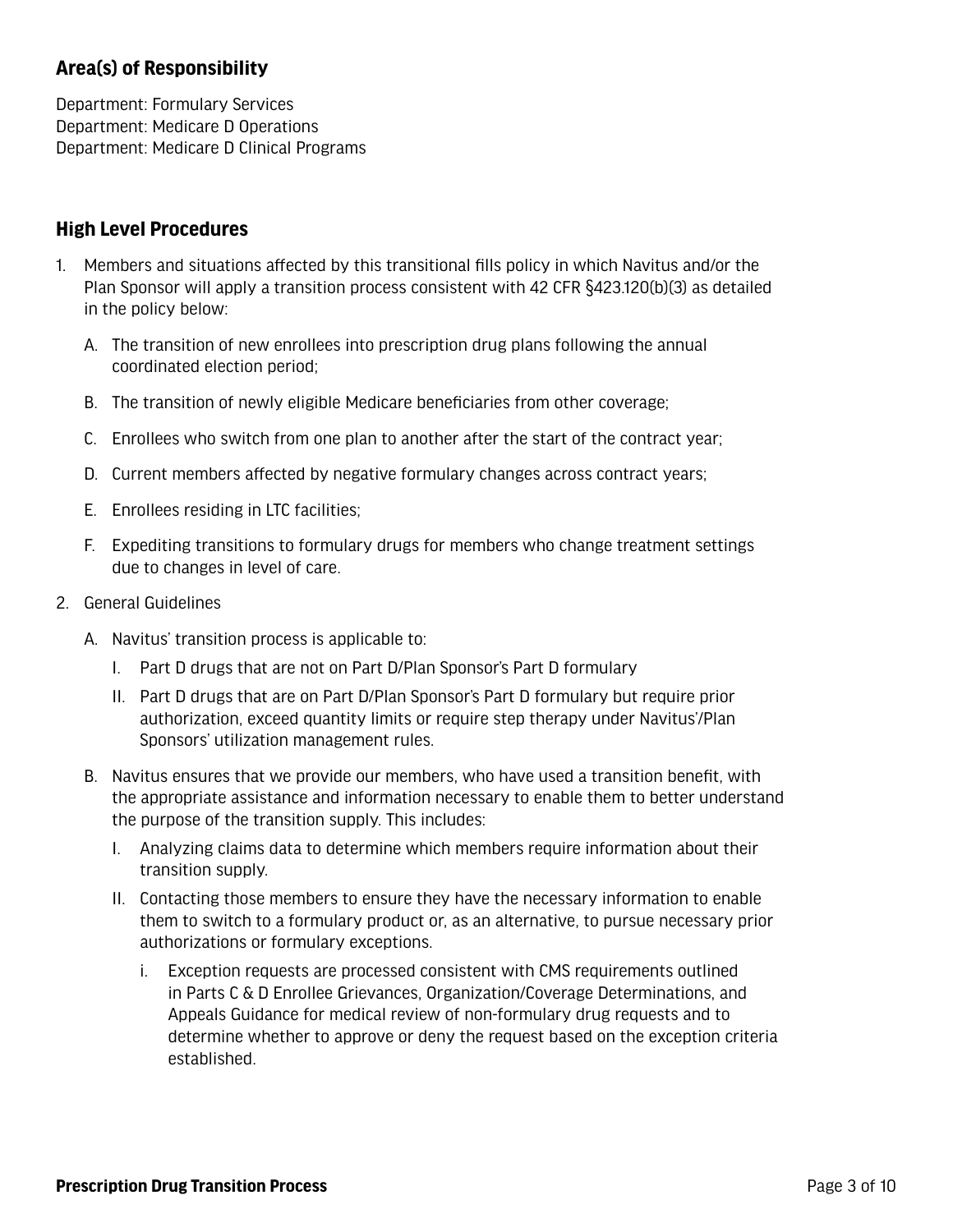- ii. Should an exception request be denied, the beneficiary and prescriber receive a notice that provides information regarding appeal rights and the denial decision, including any specific formulary criteria and/or therapeutically appropriate formulary alternatives that must be satisfied for approval. A member may switch to these therapeutically appropriate formulary alternatives failing an affirmative medical necessity determination.
- III. Increasing call center capacity, including pharmacy help desk lines, to respond to an anticipated increase in call volume from affected members regarding Navitus' and/or Part D Plan Sponsor's transition process.
- IV. Making arrangements to continue to provide necessary drugs to a member by extending the transition period, on a case-by-case basis, if the member's exception request or appeal has not been processed by the end of the minimum transition period.
- 3. Our transition processes will apply to all new prescriptions for a non-formulary drug. If Navitus is unable to make a distinction between a new prescription and an ongoing prescription for a non-formulary drug at the point-of-sale, we will provide the enrollee with a transition fill.
- 4. Timeframes for Transitional Fills:
	- A. Temporary Fills
		- I. Within the first 90 days of coverage for a new member under a Part D plan, Navitus will provide a temporary fill when our new member requests a refill of a nonformulary drug, including Part D drugs that are on Part D formulary but require prior authorization, exceed quantity limits, or require step therapy under this medication utilization management policy.
		- II. This 90 day timeframe applies to retail, home infusion, long term care and mail order pharmacies.
		- III. Since certain members may join a plan at any time during the year, this requirement will apply beginning on a member's first effective date of coverage, and not only to the first 90 days of the contract year.
		- IV. If an enrollee leaves a plan and re-enrolls during the original 90 day transition period, the transition period begins again with the new effective date of enrollment. However, if there is no gap in coverage, there is no new transition period.
		- V. This 90 day timeframe assists those beneficiaries transitioning from other prescription drug coverage who obtained extended (i.e., 90-day) supplies of maintenance drugs prior to the last effective date of their previous coverage.
	- B. Outpatient Setting (Retail Pharmacies) The temporary supply of non-formulary Part D drugs, including Part D drugs that require prior authorization, exceed quantity limits, or require step therapy under Navitus' or Plan Sponsor's utilization management policy, must be for at least a month's supply of medication.
		- I. If the enrollee presents with a prescription written for less than a month's supply, Navitus will allow multiple fills to provide at least a month's supply of medication.
		- II. Allow for multiple fills for unbreakable packages that will allow at least a a month's supply to be dispensed during a beneficiary's transition.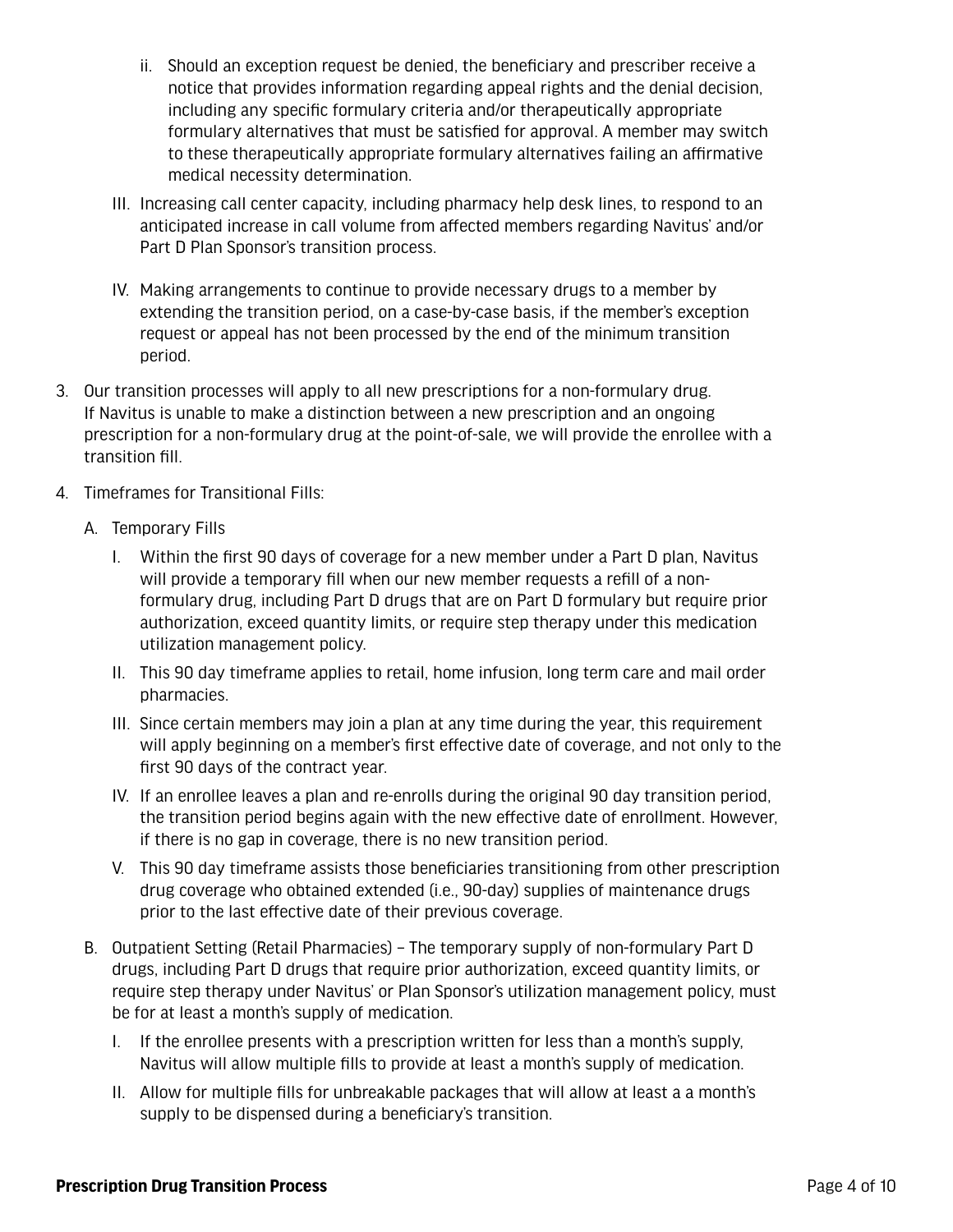- C. Long-Term Care (LTC) Setting The temporary supply of non-formulary Part D drugs, including Part D drugs that require prior authorization, exceed quantity limits, or require step therapy under Navitus' or Plan Sponsor's utilization management policy, for a new member in a LTC facility for at least a month's supply consistent with the dispensing increments (unless the prescription is written for less), with refills provided if needed during the first 90 days of a beneficiary's enrollment in a plan, beginning on the enrollee's effective date of coverage.
	- I. Navitus will not use early refill edits to limit enrollees being admitted to or discharged from a LTC facility from appropriate and necessary access to their Part D benefit and such enrollees are allowed access to a refill upon admission or discharge.
	- II. Refer to Section 6 Emergency Supply for Current Members below regarding LTC Emergency Supply
- D. Transition Extension:
	- I. Navitus will make arrangements, as necessary, to continue to provide necessary drugs to a member via an extension of the transition period. If the decision is made to allow an extension by a Navitus clinician or the Plan Sponsor, an override will be entered in the pharmacy processing (Naviclaim Rx) system by Navitus Member Services.
	- II. This extension is granted on a case-by-case basis taking into account whether the member's exception request or appeal has not been processed by the end of the minimum transition period.
	- III. Navitus and the Plan Sponsor provides clear guidance to the affected members in the transition notice sent to members, explaining how to proceed after a temporary fill is provided, so that an appropriate and meaningful transition can be effectuated by the end of the transition period.
	- IV. Navitus recognizes that until the transition is actually made, either through a switch to an appropriate formulary drug or a decision is made regarding an exception request, continuation of drug coverage is necessary (other than for drugs not covered under Part D).
- 5. Transition Across Contract Years
	- A. After members receive their ANOC by September 30th of a given year, Navitus' transition policy requires that a Plan Sponsor select at least one of the following two options for effectuating an appropriate and meaningful transition for members whose drugs are affected by negative formulary changes from one contract year to the next:
		- I. Provide a transition process for current members at the start of the new contract year. In order to prevent coverage gaps, should this option be selected, Navitus will provide a temporary supply of the requested prescription drug and provide our affected members with the required transition notice; or
		- II. Effectuate a transition for current members prior to the start of the new contract year. If this option is selected, Navitus will aggressively work to:
			- i. Prospectively transition current members to a therapeutically equivalent formulary alternative; and
			- ii. Complete any requests for exceptions to the new formulary prior to the start of the contract year.
				- a. If Navitus or the Plan Sponsor approves an exception request, we will authorize payment prior to January 1st of the new contract year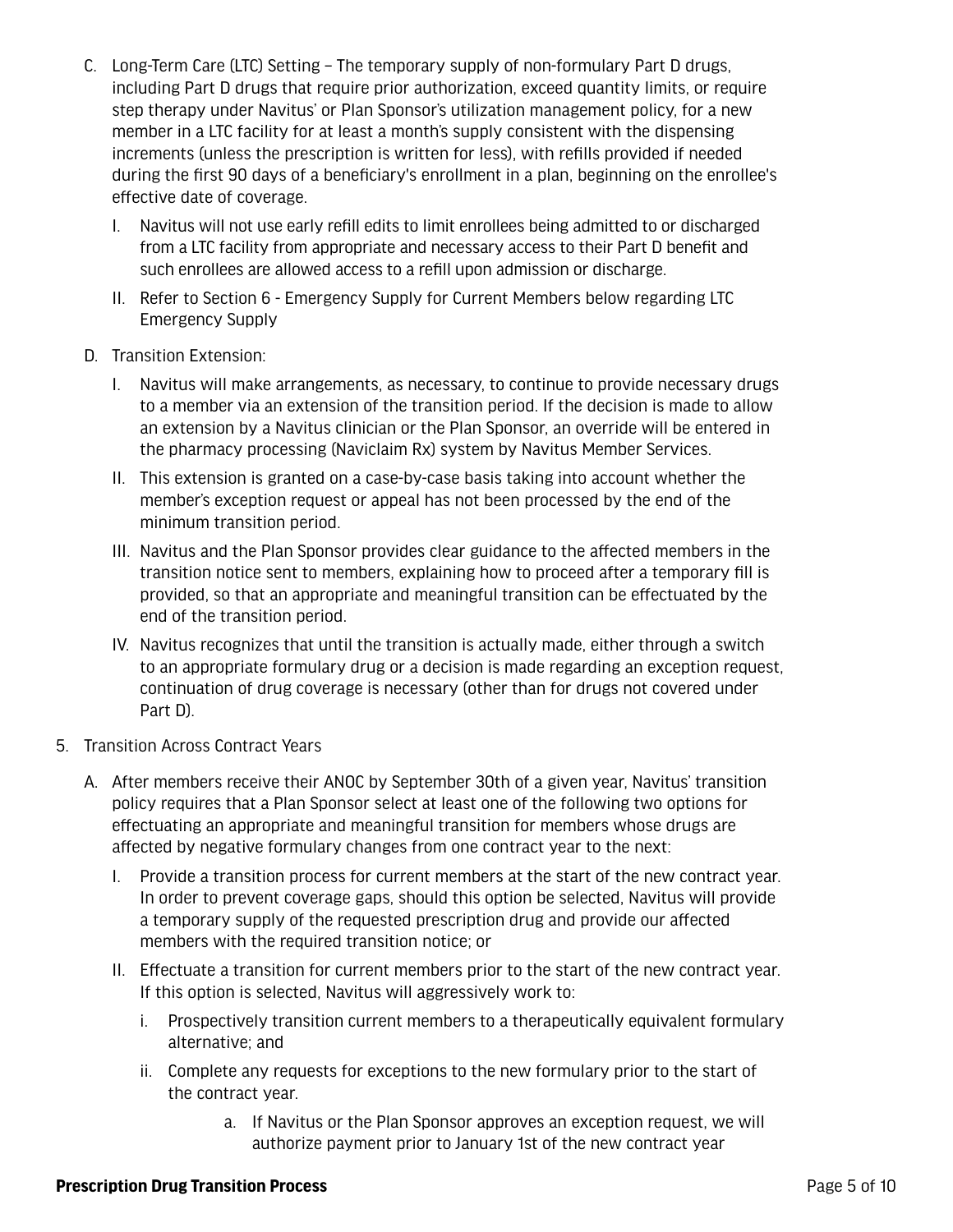- b. If, however, Navitus or the Plan Sponsor has not successfully transitioned affected members to a therapeutically equivalent formulary alternative or processed an exception request by January 1st, we will provide a transition supply (and the required transition notice) beginning January 1st and until such time as it has effectuated a meaningful transition.
- B. Current Enrollees: Where Navitus can identify objective information demonstrating that a meaningful transition has occurred or the enrollee lacks documented ongoing therapy, we do not have to provide access to a transition supply in the new contract year for that member. Objective information includes:
	- I. Processing an exception request
	- II. Evidence of a new prescription claim for a formulary alternative processed prior to the start of the contract year
	- III. Greater than 108 days of eligibility with no claims history in the last 180 days from the prescription date of service

However, if Navitus is unable to identify such objective evidence, we will provide a transition supply in the new contract year and provide the required transition notice.

- C. New Enrollees: Navitus and Plan Sponsor also extends the transition policy across contract years where a member enrolls into one of our plans with an effective enrollment date of either November 1st or December 1st and that member needs access to a transition supply.
	- I. In addition, Navitus or Plan Sponsor will send these members, with a November 1st or December 1st effective enrollment date, an ANOC as soon as practicable after the effective enrollment date.
	- II. The ANOC will still serve as advance notice of any formulary or benefit changes in the following contract year.
- 6. Emergency Supply for Current Members
	- A. Navitus' transition policy covers emergency supplies of non-formulary Part D drugs for LTC facility residents.
	- B. During the first 90 days after a member's enrollment, he/she will receive a transition supply. However, to the extent that a member in an LTC setting is outside his/her 90-day transition period, Navitus and/or the Plan Sponsor will provide an emergency supply of non-formulary Part D drugs, including Part D drugs that are on Navitus' or the Plan Sponsors Part D formulary that would otherwise require prior authorization, exceed quantity limits, or require step therapy under utilization management policy, while an exception or prior authorization is requested.
	- C. These emergency supplies of non-formulary Part D drugs will be for at least 31 days of medication, regardless of dispensing increments, unless the prescription is written by a prescriber for less than 31 days.
	- D. In cases where the smallest available marketed package size is not available for less than a 31-day supply, Navitus will still provide an emergency supply when required.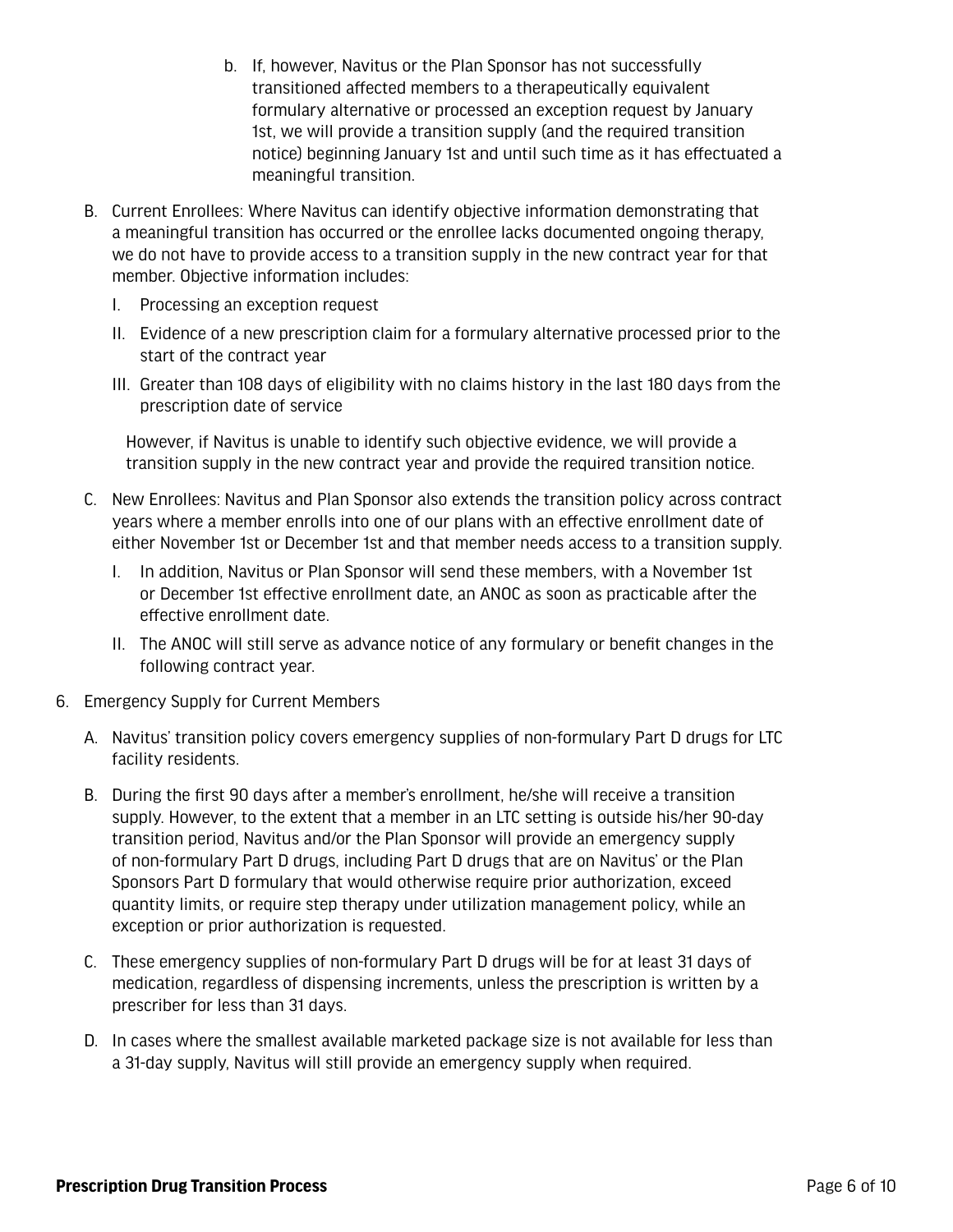- 7. Level of Care Changes
	- A. Navitus' transition process provides for other circumstances that exist in which unplanned transitions for current members could arise and in which prescribed drug regimens may not be on our formulary. These circumstances usually involve the level of care changes for a member that is changing from one treatment setting to another, such as:
		- I. Members who enter LTC facilities from hospitals with a discharge list of medications from the hospital formulary with very short term planning taken into account (i.e. under 8 hours)
		- II. Members who are discharged from a hospital to a home with very short-term planning taken into account
		- III. Members who end their skilled nursing facility Medicare Part A stay (where payments include all pharmacy charges) and who need to revert to their Part D plan formulary
		- IV. Members who give up hospice status to revert to standard Medicare Part A and B benefits
		- V. Members who end an LTC facility stay and return to the community
		- VI. Members who are discharged from psychiatric hospitals with drug regimens that are highly individualized
	- B. The foregoing circumstances often result in members and/or providers utilizing Navitus' or the Plan Sponsor's exceptions and/or appeals processes. For these unplanned transitions, Navitus and/or the Plan Sponsor make coverage determinations and re-determinations as expeditiously as the member's health condition requires.
	- C. Navitus' transition process ensures appropriate medication reconciliation for member upon discharge from LTC facilities or other facilities, so that an effective transition of care can be accomplished.
		- I. The current standard of care promotes caregivers receiving outpatient Part D prescriptions in advance of discharge from a Part A stay. Members, through no fault of their own, may not have access to the remainder of the previously dispensed prescription.
		- II. Navitus' process allows the member to access a refill upon admission to, or discharge from, a LTC facility.
	- D. Navitus uses claims data to determine if the member has experienced a level of care change and allows a transition fill where applicable. When claims data cannot be used to determine a level of care change, a pharmacy may need to call Navitus Member Services to process a point-of-sale override in order to effectuate this type of transition fill.
- 8. Edits for Transitional Fills
	- A. Navitus' transition process ensures that a new member is able to leave a network pharmacy with a temporary supply of non-formulary Part D drugs without unnecessary delays.
	- B. Navitus applies certain drug utilization management edits during a member's transition period. Drug utilization management edits that are appropriate during a member's transition period include the following:
		- I. Edits to help determine Part A or B versus Part D coverage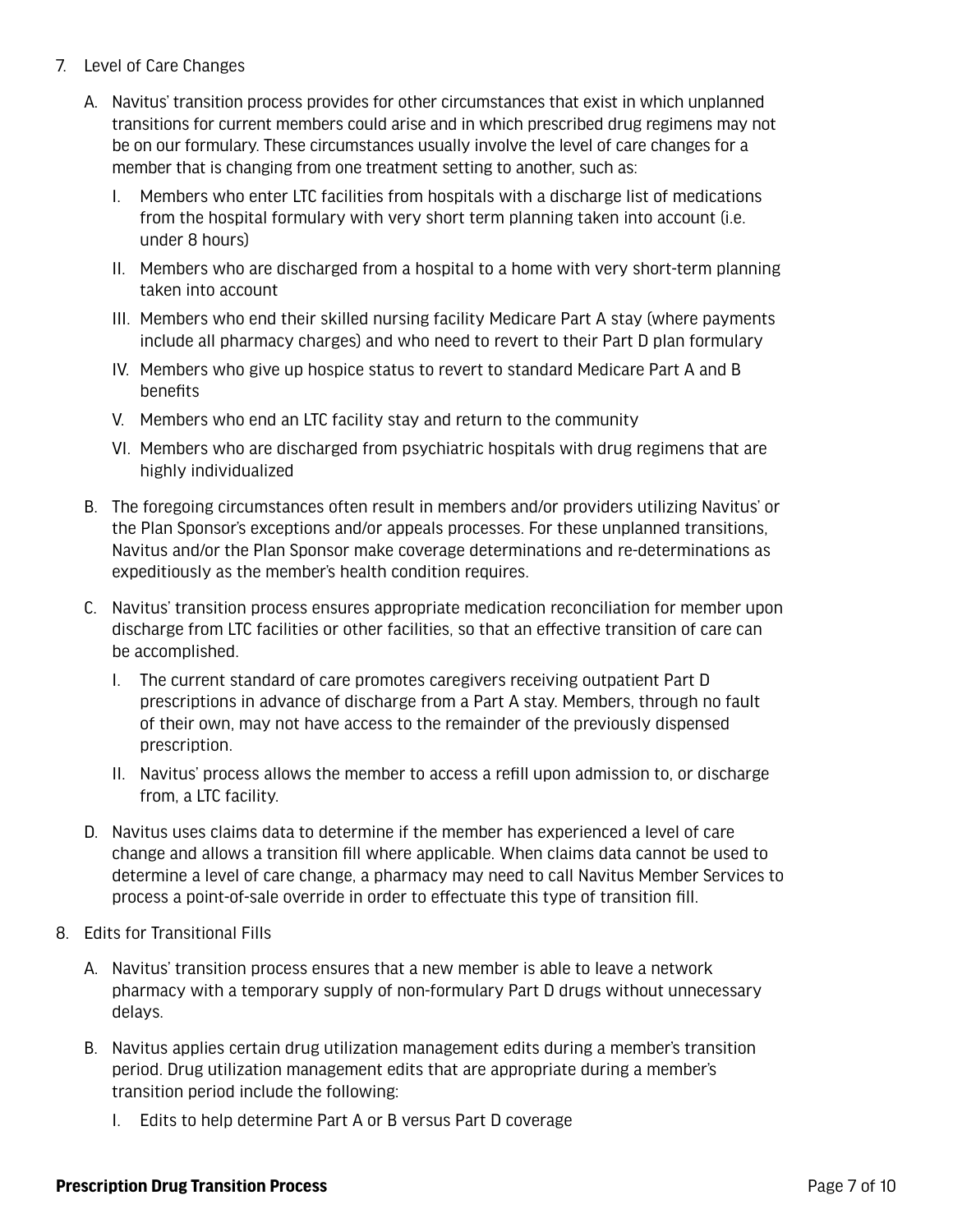- II. Edits to prevent coverage of non-Part D drugs (i.e., excluded drugs or formulary drugs being dispensed for an indication that is not medically accepted)
- III. Utilization Review Edits to promote safe utilization of a Part D Drug (i.e., member-level opioid claim edit, quantity limits based on FDA maximum recommended daily dose, early refill edits)
- C. While Navitus may implement step therapy, prior authorization or quantity limits edits during transition, we only do so if the edits are resolved at the point of sale.
	- I. Our adjudication system is set up so that all non-formulary Part D drugs and all drugs requiring utilization management edits will process automatically for a member in their transition period. Our adjudication processing system, for a claim for a beneficiary in their transition period, will bypass all edits except those described in Section 8b.
	- II. During transition, Navitus allows overrides to these edits if the prescriber will not authorize the change at point of sale.
	- III. If the edit is overridden only for transition purposes, the member will be notified so that he/she can begin the exception process, if necessary.
- D. Navitus and/or the Plan Sponsor may implement quantity limits that are based on approved product labeling during a member's transition period. Navitus will provide refills for transition prescriptions dispensed for less than the written amount due to quantity limit safety edits or drug utilization edits that are based on approved product labeling to meet the transition supply requirement. Irrespective of transition, all edits are subject to exceptions and appeals.
	- I. Navitus' and Plan Sponsors' transition process ensures that affected members are made aware of quantity limits and the fact that an exception is required to obtain a greater quantity.
	- II. Navitus or the Plan Sponsor expeditiously processes all exception requests so that members will not experience unintended interruptions in medically-necessary Part D drug therapies and/or will not inappropriately pay additional cost-sharing associated with multiple fills of lesser quantities when the originally prescribed doses of Part D drugs are medically necessary.
	- III. Member-level opioid point-of-sale claim edits (and cumulative opioid MED edits) may be applied during transition.
- E. To meet CMS' intent for messaging to pharmacies for transition fill notices at point of sale, in accordance to Chapter 6 Sec. 30.4.10 and Chapter 14 Sec. 50.5, Navitus has implemented enhanced transition fill messaging functionality in the claims adjudication system. This provides messaging to the submitting pharmacy with notification of a transition fill for the beneficiary.
- 9. Cost-Sharing Considerations
	- A. Navitus and Plan Sponsors will charge cost-sharing for a temporary supply of drugs provided under our transition process.
	- B. Cost-sharing for transition supplies for low-income subsidy (LIS) eligible members can never exceed the statutory maximum co-payment amounts.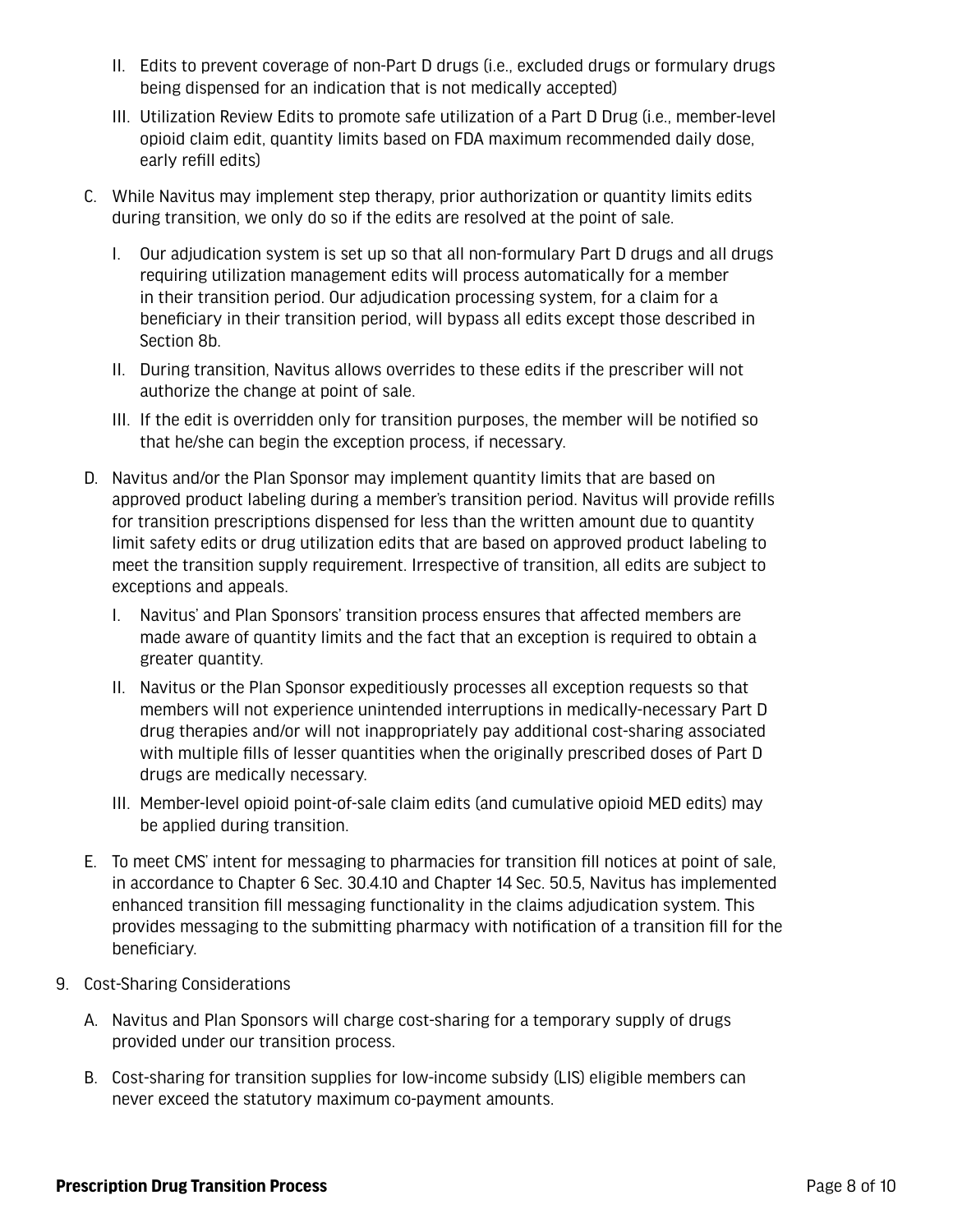- C. For non-LIS eligible enrollees:
	- I. Navitus or Plan Sponsor charges cost-sharing for a temporary supply of drugs provided under its transition process based on one of our approved drug cost-sharing tiers (if the sponsor has a tiered benefit design). This cost-sharing is consistent with cost-sharing that Navitus or Plan Sponsor would charge for non-formulary drugs approved under a coverage exception.
	- II. The same cost sharing for formulary drugs subject to utilization management edits provided during the transition that would apply once the utilization management criteria are met.

#### 10. Transition Notices

- A. Navitus or the Plan Sponsor sends written notice consistent with CMS transition requirements to members (as noted in 10.b. below) within three business days after providing a temporary supply of non-formulary Part D drugs (including Part D drugs that are on Part D formulary but require prior authorization, exceed quantity limits, or require step therapy under utilization management policy). If the enrollee completes the transition supply in several fills, Navitus will send the notice with the first fill only. All transition notices include:
	- I. An explanation of the temporary nature of the transition supply the member or new enrollee has received
	- II. Instructions for working with Navitus or Plan Sponsor and the prescribing clinician to satisfy utilization management requirements or to identify appropriate therapeutic alternatives that are on the respective Part D formulary
	- III. An explanation of the member's right to request a formulary exception including processing timeframes and the member's right to request an appeal if the exception decision is unfavorable
	- IV. A description of the procedure for requesting a formulary exception
	- V. For long-term care residents dispensed multiple supplies of a Part D drug in increments of 14-days-or-less, consistent with the requirements under 42 CFR 423.154 (a)(1)(i), the written notice must be provided within 3 business days after adjudication of the first temporary fill.
- B. The appropriate transition letter, based on the reason for the initial denial of the medication, is sent via U.S. First Class mail to each member, who receives a transition fill.
	- I. Navitus will use the CMS model Transition Notice.
	- II. Navitus makes prior authorization and exception request forms available (upon request via mail, fax, or email, and are available on Navitus' or the Plan Sponsor's web site) to both members and prescribing physicians.
- C. Navitus provides the prescriber of record with a copy of the transition notice that was sent to the member labeled "PRESCRIBER COPY" via U.S. first class mail or fax.
- D. Navitus and Plan Sponsors make general information about the transition processes available to members on the plan sponsor web site, along with a link to CMS' Medicare Prescription Drug Plan Finder relating to plan transition process information. Plan sponsors also include transition process information in pre- and post-enrollment marketing materials as directed by CMS.